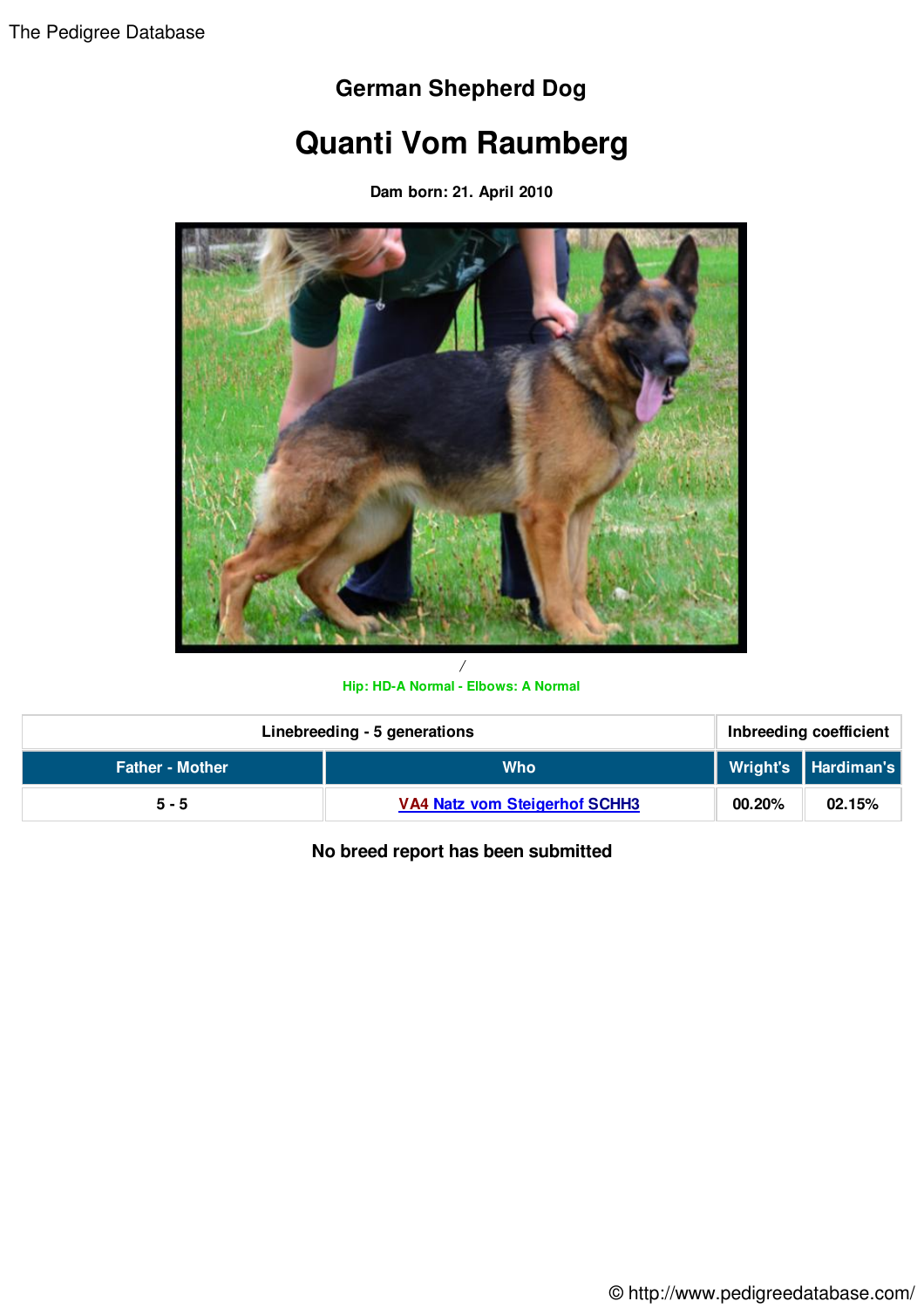The Pedigree Database

## **Pedigree for Quanti Vom Raumberg**



© http://www.pedigreedatabase.com/